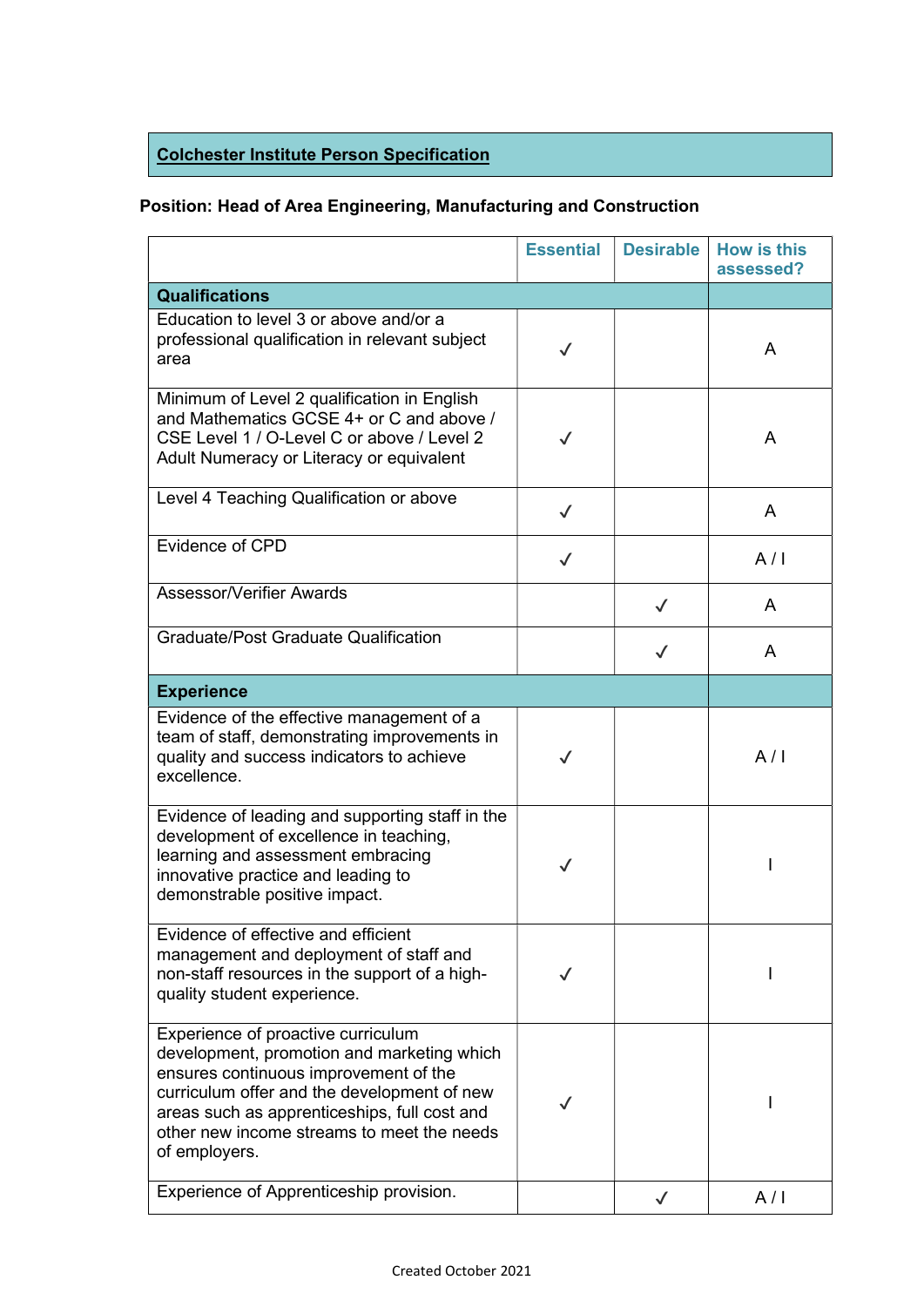| Experience of digital and virtual learning<br>environments.                                                                                |              | $\checkmark$ | A/I |
|--------------------------------------------------------------------------------------------------------------------------------------------|--------------|--------------|-----|
| <b>Knowledge and Skills</b>                                                                                                                |              |              |     |
| Ability to liaise effectively with internal and<br>external stakeholders, including employers.                                             | $\checkmark$ |              |     |
| Proven effectiveness in the leadership and<br>management of staff including change<br>management, both individually and in teams.          |              |              |     |
| The ability to analyse strategically, make<br>decisions and plan cost effective curriculum<br>solutions and generate new initiatives.      | $\checkmark$ |              |     |
| The ability to lead excellence in Teaching and<br>Learning.                                                                                | $\checkmark$ |              |     |
| Good IT skills.                                                                                                                            | $\checkmark$ |              |     |
| Excellent interpersonal, oral and written<br>communication skills.                                                                         | $\checkmark$ |              |     |
| Understanding and commitment to<br>safeguarding the welfare of children and<br>vulnerable adults, creating a safe learning<br>environment. |              |              |     |
| Ability to work flexibility to meet the job and<br>College requirements.                                                                   | $\checkmark$ |              |     |
| Ability to work to a high degree of accuracy<br>including the effective use of data, curriculum<br>planning and timetabling.               |              |              |     |
| Ability to meet targets/objectives and<br>timescales.                                                                                      | $\checkmark$ |              |     |
| Ability to manage special projects.                                                                                                        | $\checkmark$ |              |     |
| <b>Personal Attributes</b>                                                                                                                 |              |              |     |
| A willingness to travel to other sites if required.                                                                                        | $\checkmark$ |              |     |
| Understands the importance of equality and<br>diversity.                                                                                   |              |              |     |
| Enjoys working collaboratively and seeking<br>collaborative opportunities.                                                                 |              |              |     |